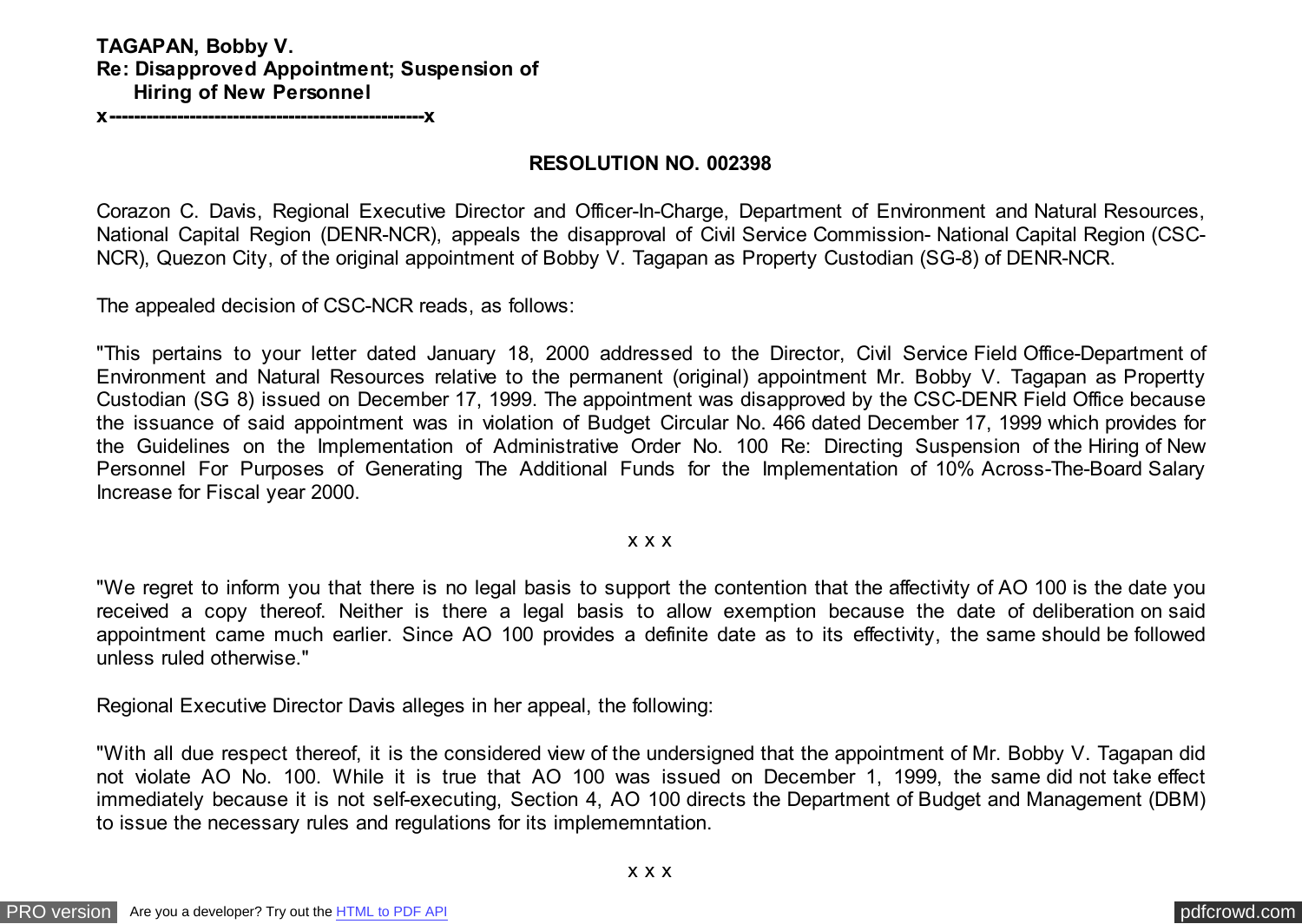"In compliance with the aforementioned directive, the DBM issued National Budget Circular (NBC) No. 466 Re: Guidelines on the Implementation of Administrative Order No. 100 only on December 17, 1999 x x x it is our view that AO 100 was made effective only on December 17, 1999, the date when DBM issued NBC No. 466. In fact, our Office was able to secure a query made by other government agency from the DBM confirming that the effective date of the prohibition of the hiring of personnel as provided under AO No. 100 is December 17, 1999 (Photocopy of the letter of Secretary Benjamin Diokno is attached hereto as Annex "D")

"Anchored on the foregoing, our Office respectfully submits the appointment of Mr. Bobby V. Tagapan is not covered by AO 100, because the same was approved on December 15, 1999 ( Although on its face the appointment was 'Pinagtibay', however, there was annotation at its back that the appointment was in violation of AO 100). It is also worthy to mention that the said position was deliberated upon as early as November 1999 (Photocopy of the appointment of Mr. Tagapan as well as the certificate of erasure are attached hereto as Annexes "E" and "F")."

The records show that on December 15, 1999, Executive Director Davis extended an original appointment to Tagapan to the position of Property Custodian under permanent capacity. When submitted for attestation, CSC-DENR Field Office, approved the same as shown by the stampmark "Pinagtibay" , however, with notation that said appointment was issued in violation of Administrative Order No. 100. It appears that Executive Director Davis considered the action of CSC-DENR Field Office on the appointment of Tagapan as disapproved. Thus, when she appealed to the CSC-NCR, it upheld the action of CSC-DENR Field Office. Hence, this appeal.

The Commission takes notice of Administrative Order No. 100 issued on December 1, 1999 by President Joseph E. Estrada re: "Directing The Suspension of New Personnel For Purposes of Generating the Additional Funds For the Implementation of the 10% Across-The-Board Salary Increase For Fiscal Year 2000."

Relevant portions of the Administrative Order state, as follows:

"Section 2. Prohibition. The hiring of new personnel whether on a permanent, temporary, substitute, co-terminous, contractual or casual status, is hereby suspended, except for key positions, teaching, and uniformed personnel in the Philippine National Police, Bureau of Fire Protection and Bureau of Jail Management and Penology.

"Section 4. Rules and Regulations. The Department of Budget and Management shall issue the necessary rules and regulations fro the effective implementation of this Administrative Order.

"Section 7. Effectivity. This Order shall take effect immediately.

In line with its mandate to issue the necessary implementing rules and regulations, the Department of Budget and Management issued on December 17, 1999, Budget Circular No. 466, the relevant portions of which read: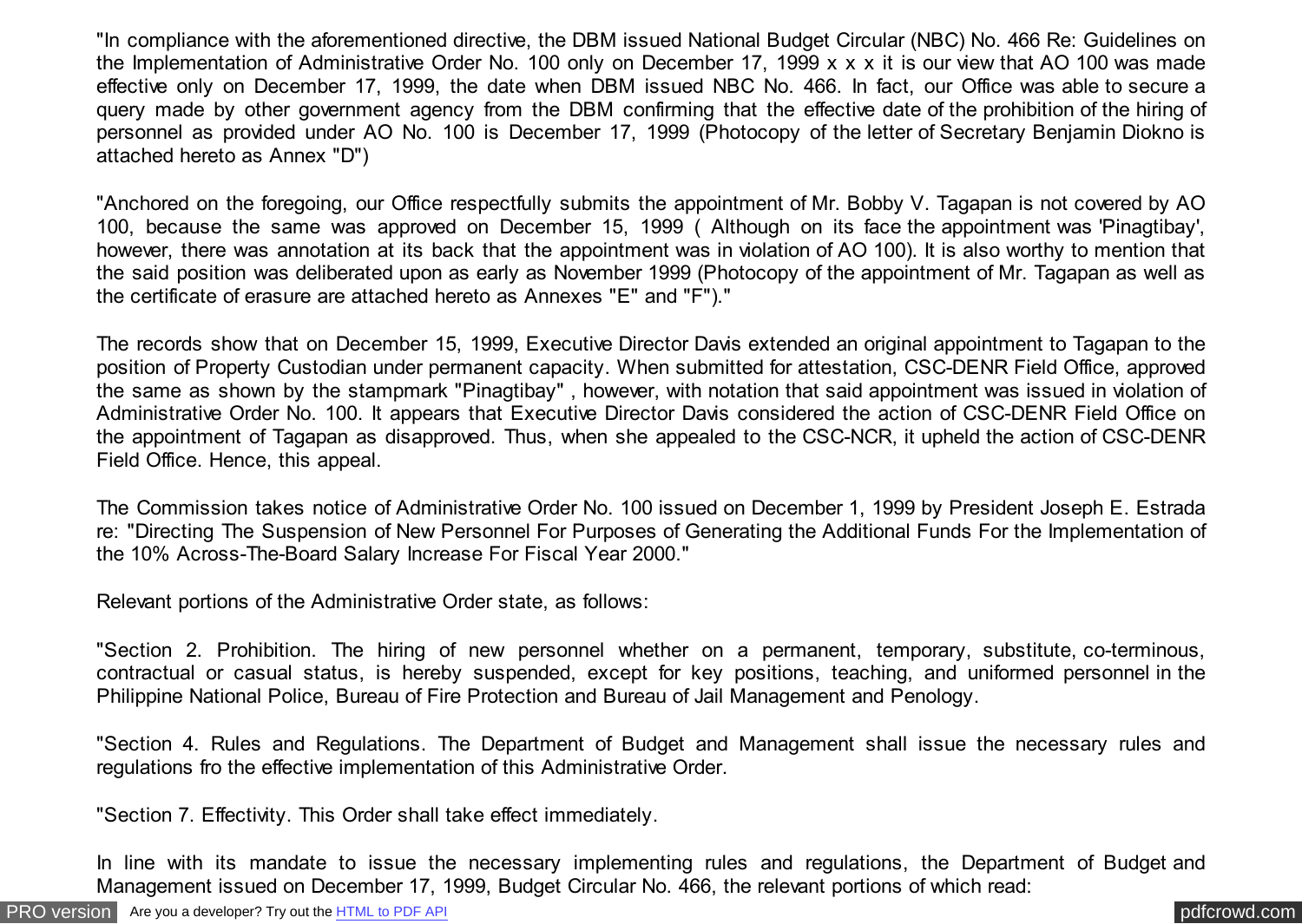### "1.0. PURPOSE

"To provide guidelines for the effective implementation of Administrative Order (AO) No. 100 entitled Directing the Suspension of the Hiring Funds of New Personnel for Purpose of Generating the Additional Funds for the Implementation of the 10% Across-the-Board Salary Increase for Fiscal Year 2000 dated 01 December 1999.

## "2.0. COVERAGE

"2.1. These guidelines shall apply to all position in all department and agencies of the Executive Branch, including government-owned and/or controlled corporation (GOCCs) and state universities and colleges (SUCs).

"2.2. The legislative and Judicial Branches of Govrnment, including Local Government Units, are encouraged to adopt these guidelines at their discretion.

#### "3.0. PROHIBITION AND EXEMPTIONS

"3.1 General Prohibition. The hiring of new personnel whether on a permanent, temporary, substitute, co-terminous, contractual or casual status, is hereby suspended. (Underscoring supplied).

"7.0. Effectivity

"This Circular shall take effect immediately."

The sole issue to be resoled in this case is whether or not issuance of the appointment in favor of Tagapan by Executive Director Davis as Property Custodian is violative of the abovequoted AO 100 and National Budget Circular No.466.

After a careful evaluation of the records, the Commission finds merit in the appeal.

The Commission notes at the outset, the opinion of DBM Secretary Benjamin E. Diokno in reply to the query posed by Assistance Commissioner Neny M. Arguna, Human Resources Development Service. Bureau of Internal Revenue (BIR), relative to the date of effectivity of the prohibition on the hiring of new personnel in the government service pursuant to AO 100 and NBC No. 466. In a letter dated March 2, 2000, Secretary Diokno stated the following:

"As requested, we are formally confirming that effectivity date of the prohibition is December 17,1999, the date National Budget Circular (NBC) 466 was issued. NBC 466 is the implementing guidelines of AO 100."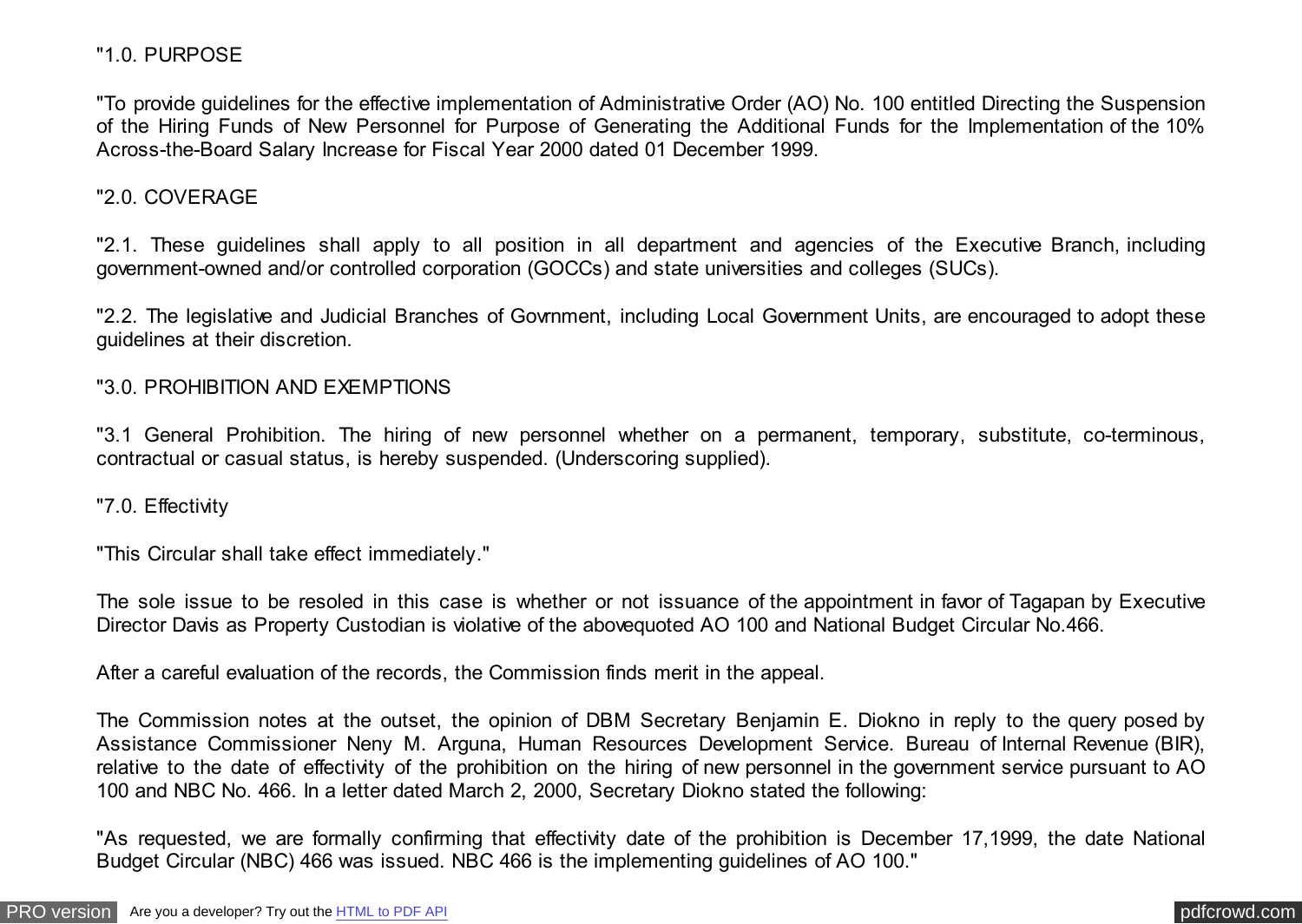Following the principal of qualified political agency, the opinion of the DBM Secretary is deemed the action of the Chief Executive, hence, should be accorded persuasive effect.

An examination of the appointment of Tagapan clearly shows that it was issued by Executive Director Davis on December 15, 1999, as shown below the appointing authority's signature. The National Budget Circular No. 466 suspending the hiring of new personnel in the civil service took effect on December 17, 1999. Therefore, considering that Tagapan's appointment was issued two (2) days earlier prior to the effectivity of DBM Budget Circular No. 466 which prescribes the hiring of new civil servants, the disapproval by CSC-NCR is reversible error.

An appointment issued in accordance with pertinent civil service law and rules takes effect immediately upon its issuance by the appointing authority, and if the appointee has assumed office immediately, he is entitled to the payment of his salaries. This finds support in Section 1, Rule IV (effectivity of Appointment) of Civil Service Commission Memorandum Circular No. 40. S. 1998, (Revised Omnibus Rules on Appointments and Other Personnel Actions) which provides that:

"Sec. 1. An appointment issued in accordance with pertinent laws and rules shall take effect immediately upon its issuance by the appointing authority, and if the appointee has assumed the duties of the position, he shall be entitled to receive his salary at once without awaiting the approval of his appointment by the Commission. The appointment shall remain effective until disapproval by the Commission. In no case shall an appointment take effect earlier than the date of its issuance.

WHEREFORE, the appeal of DENR-NCR Regional Executive Director Corazon C. David is hereby GRANTED. Accordingly, the appointment of Bobby V. Tagapan as Property Custodian of DENR-NCR is approved.

CSC-NCR is directed to reflect this approval in the service card of Tagapan on file with said office.

Quezon City, OCT 18 2000

# **(SGD)CORAZON ALMA G. DE LEON**

Chairman

On Official Business

**JOSE F. ERESTAIN, JR.**